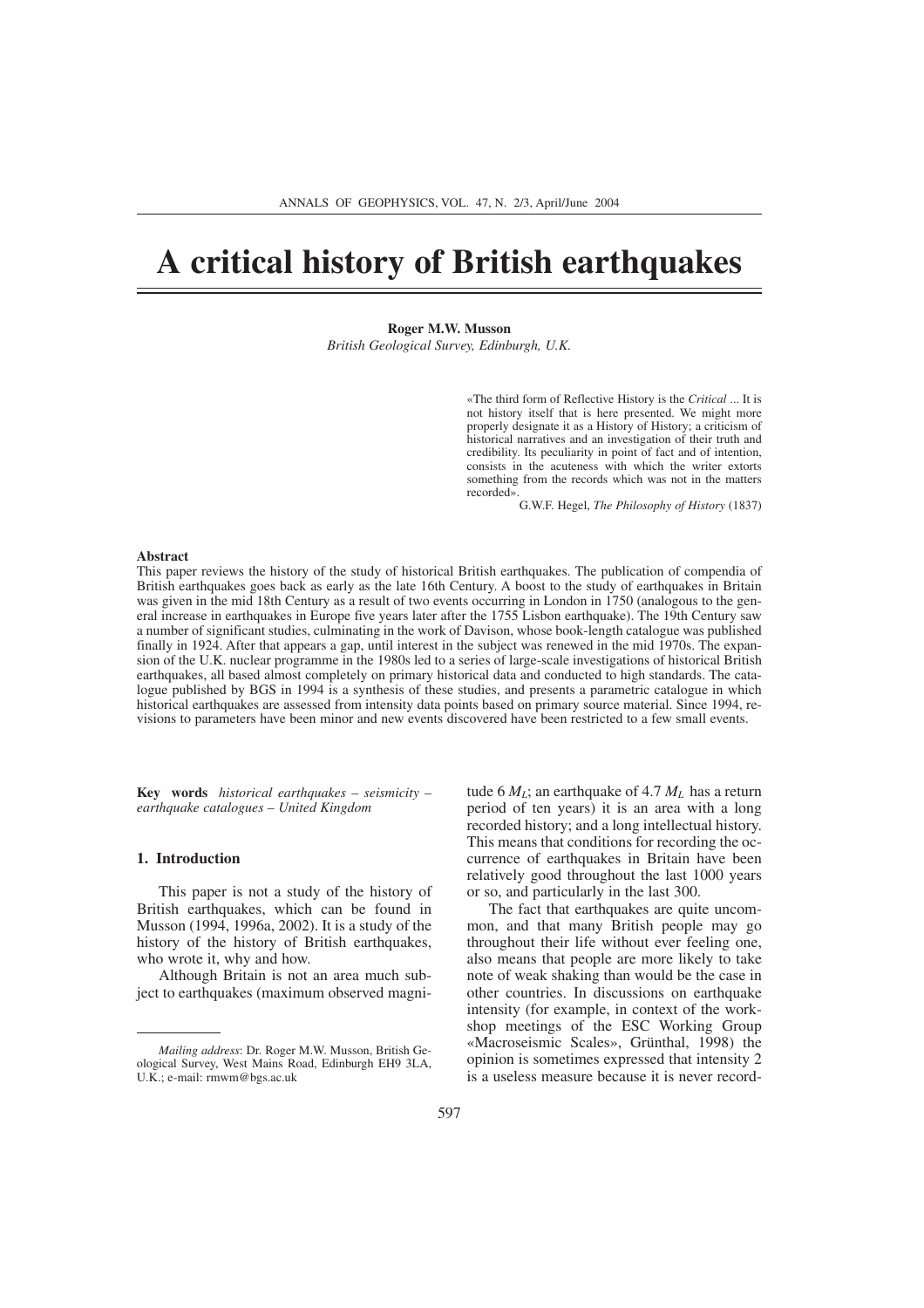ed in practice. This is absolutely not the case in the Britain. A notable example is the damaging Colchester earthquake of 1884. Because this event was so newsworthy, even at the extreme limit of the felt area people were anxious to recount their experiences so as to be part of the historic occasion (Musson *et al.*, 1990).

An extreme case is the person in Scotland in 1841, who had a stone monument erected in his garden to record the occurrence of an earthquake that was only *heard* at his location (Musson, 1993).

In the survey that follows, a chronological approach will be adopted, starting with the earliest studies of historical earthquakes and continuing to the present day.

## **2. The earliest studies of British earthquakes (pre 18th century)**

The first traceable catalogue of earthquakes published in Britain is that of Fleming (1580). On 6 April 1580 a large (about 5 3 /4 *ML*) earthquake occurred with epicentre in the Dover Straits, which caused considerable damage in England, France and the Low Countries, and a few deaths (Neilson *et al.*, 1984a; Melville *et al.*, 1996). It was strongly felt in London, where two children were killed by falling stones. Such was the impact of the event in the English capital, that a number of pamphlets were rushed to the press, describing the earthquake, and generally exhorting people to reform their ways, given this warning of God's displeasure (Ockenden, 1936). One of these was a lengthy treatise by Abraham Fleming, the full title of which reads «A Bright Burning Beacon, forewarning all wise Virgins to trim their lampes against the comming of the Bridegroome. Conteining A generall doctrine of sundrie signs and wonders, specially Earthquakes both particular and generall: A discourse of the end of this world: A commemoration of our late Earthquake, the 6. of April, about 6. of the clocke in the evening 1580. And a praier for the appeasing of Gods wrath and indignation» (Fleming, 1580).

The emphasis of this work is religious in nature. However, Chapter 12 is entitled «A contemplation of wonderfull accidents, and principally of Earthquaks, as well particular as generall, which have happened in the realms of England, Ireland, and Scotland, from the time of K. William the Conquerour, to the reigne of our sovereigne Lady and gratious Queene Elizabeth, & c». For those not familiar with English history, the «start» of it has often been dated to the Norman invasion of William I (William the Conqueror) in 1066, which marked an abrupt change in dynastic succession from the earlier Saxon kings.

The catalogue is presented in the form of free text, moving from one event to another, rather than as any sort of table. Because of the interest of this very early catalogue, it may be as well to list the events in full. The earthquakes mentioned are as follows:

- «Reign of Eugenius» London.
- March 1077 all England.
- 1084 unspecified.
- 1165 Ely, Norfolk, Suffolk.
- 1179 Oxenhall, near Darlington.
- Monday the week before Easter 1185 all England; damage at Lincoln.
- January-February 1199 Scotland.
- 1222 Warwickshire.
- 1247 London.
- 1248 Bath and Wells.
- 1250 St Albans.
- 1266 Ireland.
- 1274 various places in England.
- 1275 all England, damage at Glastonbury.
- 1382 two earthquakes in various places, especially Kent.
- 1563 Lincoln and Northampton.
- 6 April 1580 London.
- 

Of these, the first is probably mythical, and the 1179 event is not an earthquake. No sources are given, but it is clear that the entries are mostly derived from medieval chronicles, directly or indirectly. It is noteworthy that there is only one event between 1382 and 1580, when one might expect the author to be better informed about his own time than about the 13th century.

Fleming's failure to mention a large English earthquake in 1575, only five years previously, is particularly surprising. His principal source would seem to be the general historical work of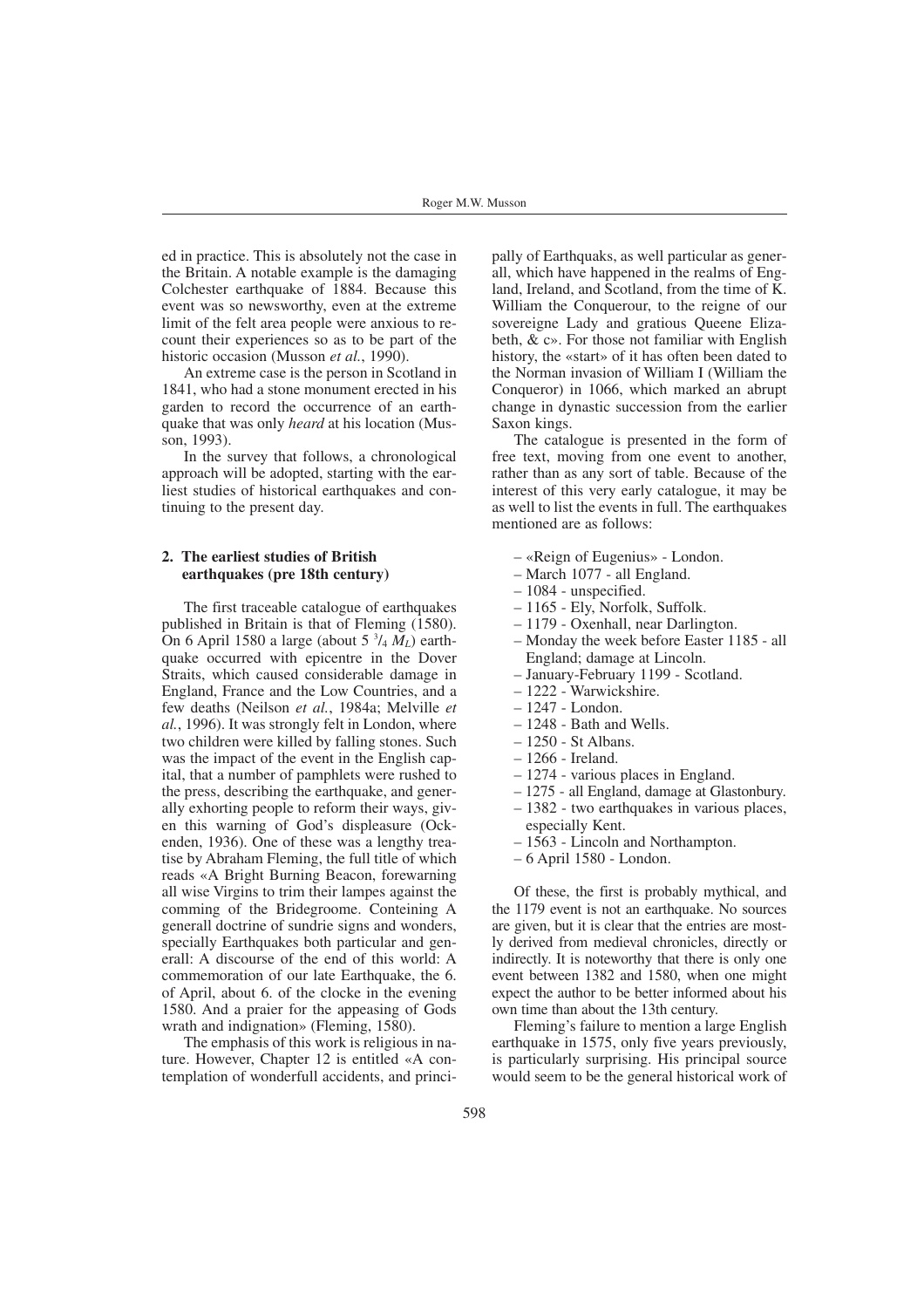Holinshed (1577), hardly surprising when one finds Fleming listed as a contributor to the second edition of Holinshed *et al.* (1587). Holinshed is also more or less the only source (albeit secondary) known for the Scottish earthquakes of 1202, which Fleming misdates, and the most accessible source for the Irish earthquake of 1266 (which is confirmed by *The Annals* of Clyn and Dowling; Butler, 1849). The dating problem for the Scottish swarm, probably either at Comrie or the Ochil Hills, can be resolved here in passing, especially necessary since Musson (1994) follows Fleming and gives the wrong date. Holinshed (1577) gives a specific date of 1199 for other occurrences, then states that about three years later a papal legate visited Scotland, and the January following this, the earthquakes occurred. Fleming evidently just picked the date written in numerals in the margin. The visit of the papal legate can be dated from other sources to 1201, so the earthquakes happened in 1202.

Fleming's paragraphs are padded out with descriptions of damage which don't appear in any of the sources now available to us, and which were probably fanciful inventions of Fleming to embellish his tale.

Other early surveys of historical earthquakes occur within the context of wider compendiums, including either universal studies of earthquakes or general lists of wonders. Thus fourteen British earthquakes between 1085 and 1580 get a mention in Batman (1581), a work falling into the latter category. Some of these works are early examples of the world earthquake catalogue; Bonito (1691) is a famous example.

An interesting and little-known example is the work of Goad (1686), who compiled a list of earthquakes, including a number of British events between 1551 and 1682, in the interest of studying them from an astrological perspective.

Members of the Royal Society took an active interest in British earthquakes in the late 17th century and 18th century, but the work produced in this context, while providing useful data on earthquakes of that period (*e.g.*, Boyle 1666, Wallis 1666), did not involve studies of historical earthquakes.

#### **3. The 18th century**

The situation in the 18th century is similar to the 17th, with regard to anecdotal catalogues produced out of antiquarian interest rather than with scientific intent. In most cases these are accounts of world earthquakes, which nevertheless also include British events. A typical example is Burton (1734). The occurrence of an abnormal number of British earthquakes in the year 1750, including two in central London, gave a boost to this sort of production, five years before the great Lisbon earthquake had a similar effect in the rest of Europe. The short catalogue of Anon (1750) is exclusively concerned with British events, and the general study of Grey (1750) places English earthquakes in a separate appendix. There is no attempt at source criticism, and landslips are frequently mixed up with earthquakes. (The word earthquake was still being used for landslip occasionally in the early 19th century). However, many works of this period do attempt to explain earthquakes scientifically, rather than attributing them to Divine intervention.

One study that requires particular attention because of its impact on later studies is that of Short (1749). Thomas Short was a Derbyshire doctor with a strong interest in mineral waters; he was also interested in the possible link between epidemic diseases and the weather. He spent many years collecting data from chronicles and histories, and published his «General Chronological History of the Air, Weather, Seasons, Meteors &c» in two thick volumes. The bulk of the text consists of a chronological compilation of accounts of plagues and epidemics, together with any sort of weather information relating to the same years, treating «weather» in the broadest possible sense. His objective, scientifically enough, was to look for any sort of correlation between one type of data and another.

However, at the back of the second volume appears a series of chronological tables for different phenomena, the first appearing being earthquakes, which presents a list of dates and places starting with an earthquake at Babylon in 2407 AM (Anno Mundi – in other words 1597 B.C.) and ending with a Sussex earthquake in 1734. (The second list is for comets, and there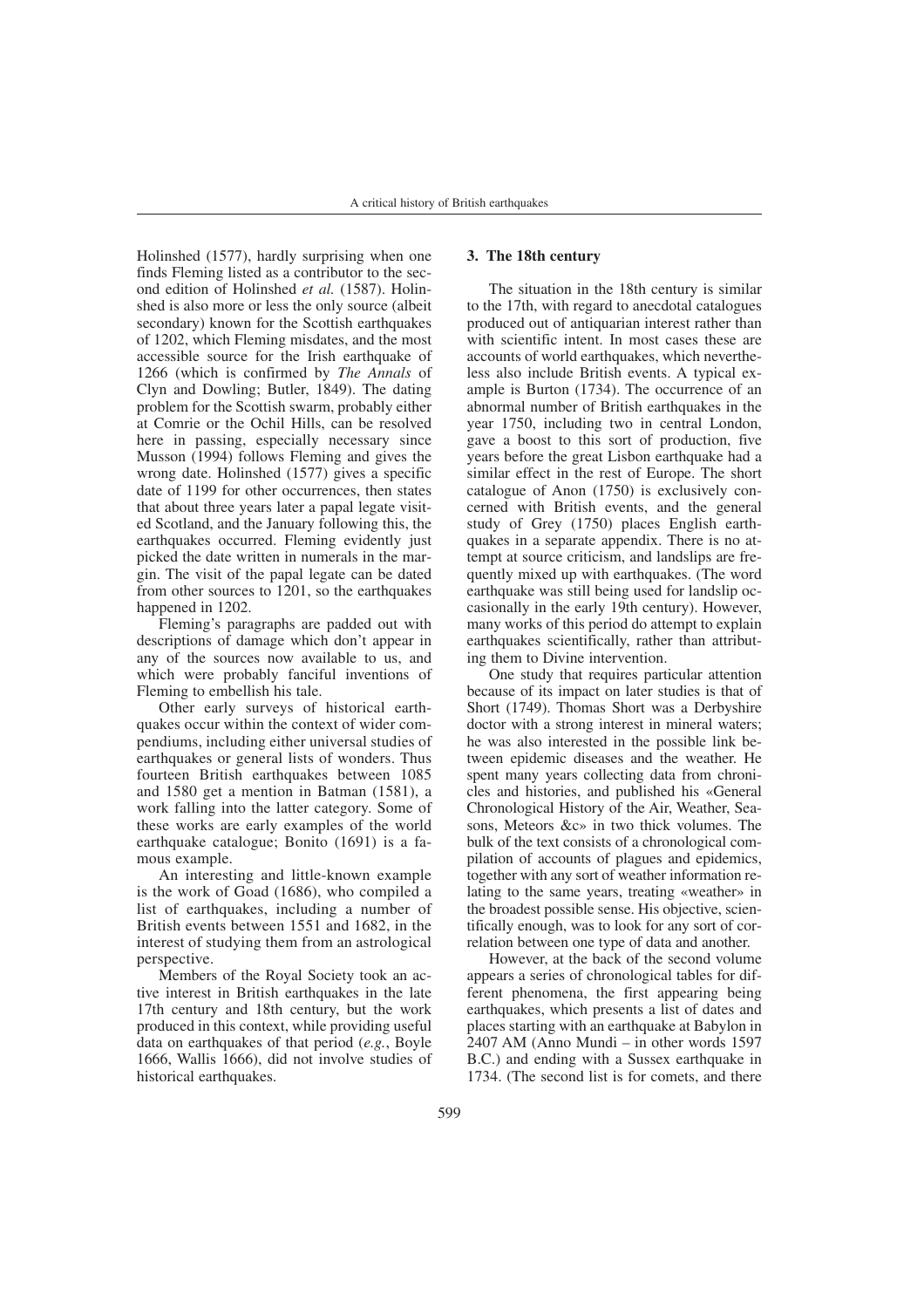are further ones for floods, heavy snowfalls and some other less usually encountered phenomena). The striking thing about this table is that it contains numerous earthquakes from very early periods that appear nowhere else, for example, Dumbarton being «greatly shaken» in 12 A.D.; «terrible at Canterbury» in 193 A.D., and many more. These were duly transcribed by many later cataloguers of earthquakes, but it is impossible to imagine what sources Short could have drawn on for these data, and it is rather unlikely that Dumbarton even existed in 12 A.D. The other lists have similar problems, with a comet over London in 42 A.D., floods in Edinburgh in 155 A.D. (rather unlikely given early Edinburgh's hilltop location) and so on.

It is also notable that none of these dubious data appear in Short's main text, and where earthquakes do appear in the main text, they are referenced, and always genuine. A possible hypothesis is that some practical joker handed Short a list of fake events, and Short, while distrusting it too much to include it in his main text, nevertheless could bring himself to discard it entirely.

These spurious events have proved quite difficult to kill, partly because they were copied by so many other authors, including, for example, Milne (1911). Even as recently as Tiedemann (1991) the 1400 fatalities at St Andrews in the fake 811 A.D. earthquake reappear with a warning that British seismicity may be stronger than it appears; another legacy of Short's table.

## **4. The 19th century**

The middle years of the 19th century were a period of great industry as regards historical research into earthquakes generally. The great catalogues of von Hoff (1840) and Mallet (1853- 1855) are well known, as are the regional and annual catalogues of Perrey, who published his study of historical earthquakes in the British Isles in 1849. These catalogues are familiar to all in the field of historical seismology, and it is not necessary to discuss them further here.

Less well known is the work of David Milne (no relation to John Milne), later David Milne-Home, whose work was influential on later British studies. Milne can fairly be stated to

have been the first seismologist: he was involved in setting up a local instrumental network (in 1840-1841!), in conducting macroseismic surveys of recent events, in historical seismology, and in theoretical speculation. He also proposed the word «seismometer», from which all other «seismo-» words are back-formations. His theoretical ideas were in some respects quite advanced for his time; he wrote very well on the subject of focal depth, and was able to propose that the long axes of elliptical isoseismals should be aligned with major faults even though he had no idea of the causal relation between faults and earthquakes.

His historical catalogue (Milne, 1842) eschews the usual scrapings from the monastic chronicles via the likes of Holinshed (1577) and starts instead in 1608, running forward to 1839, and then merging with contemporary observations from 1839 onwards. He gives sources where these are periodical publications such as *Gentleman's Magazine* or the *Transactions of the Royal Society* of Edinburgh, but many earthquakes are listed with dates and descriptions but no references. It seems to be the case that most of these are taken from newspaper data. This catalogue therefore rests on primary source data to a much greater extent than many catalogues of this period.

In compiling this catalogue, Milne made a number of dating errors that can often be traced back to newspaper practices. It was often the case that one weekly newspaper would publish a paragraph that would start «Extract of a letter from Ulverston – last Tuesday many people observed a smart shock of an earthquake ...». The editor of the weekly newspaper in a neighbouring town would see this item and copy it verbatim, without any acknowledgement, in the next issue of his newspaper. Someone finding only the second publication of the paragraph would miscalculate the date of the earthquake from the words «last Tuesday» taking the second publication date as reference. A number of times, Milne (1842) assigns dates to earthquakes that are one week later than the correct date, and sometimes the earthquake is duplicated and appears with both dates. Many later studies simply copied Milne's entries without checking, and replicated these errors.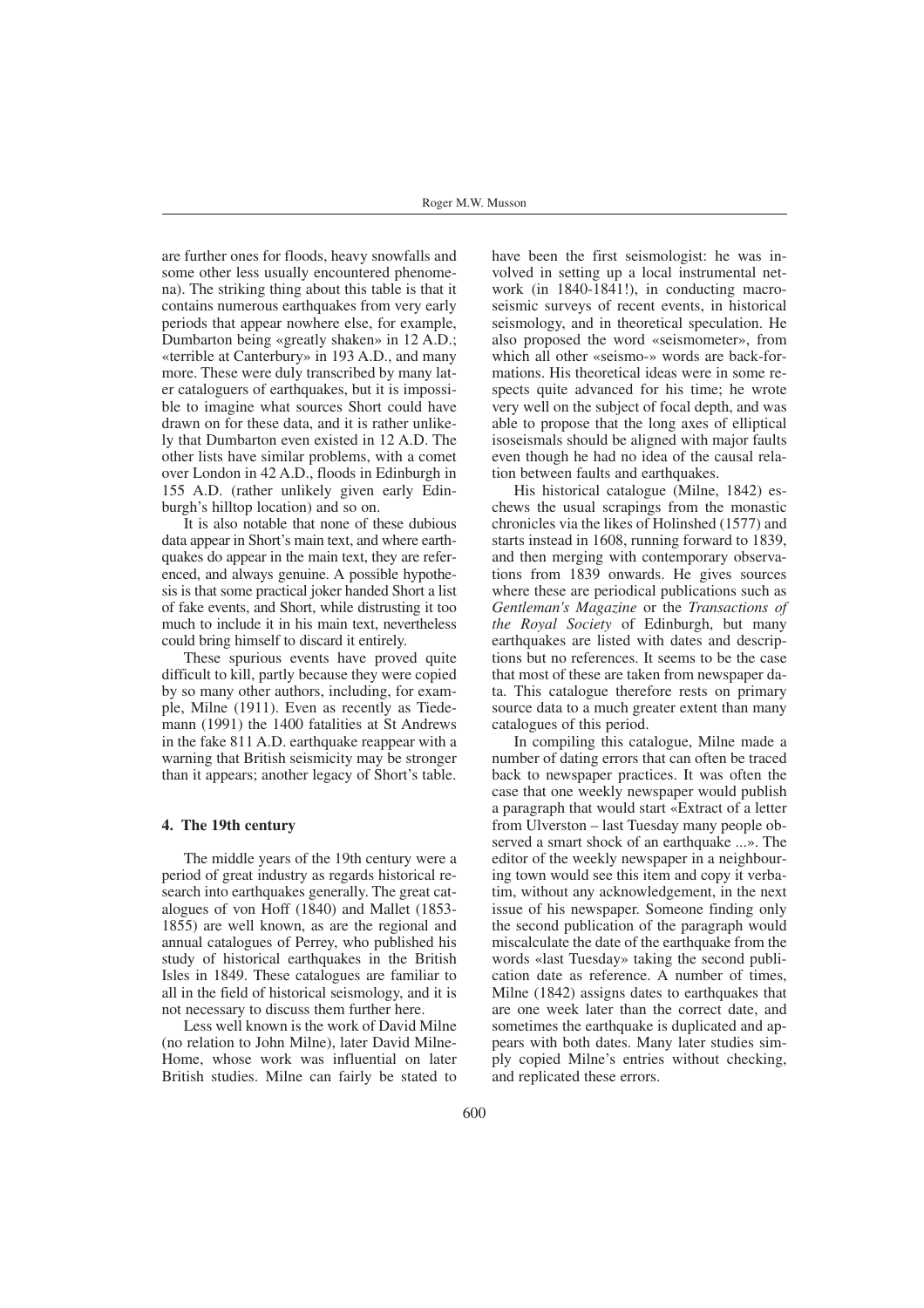Two other individual catalogues from this period merit mention here.

Meldola and White (1885) compiled a remarkable book-length study of the damaging 1884 Colchester earthquake, and included a historical introduction, including a list of the more prominent British earthquakes to date. It relies mostly on Mallet (1852-1854), Short (1749) and some other secondary references. It would not be remarkable of itself, but it has been quoted a number of times by authors referring to this work for its account of the 1884 earthquake. It includes the memorable mistake of listing a damaging earthquake in Ireland in 1734; this can be traced back to a misreading of a reference to an earthquake in Iceland.

The catalogue of Roper (1889) is a pamphlet of 46 pages (including index) of earthquakes in the British Isles from the beginning of the Christian era up to 1889. It is one of the fuller such works to appear, and is referenced throughout, but is based mostly on Short (1749), Milne (1842) and Mallet (1852-1854), with some information from other sources such as *Gentleman's Magazine*, and other periodicals including newspapers (usually the *Lancaster Gazette*, since Roper lived in or near Lancaster).

## **5. Charles Davison**

Up to this point, all the catalogues discussed have been based on a process of compilation of historical data more or less without any critical scrutiny. This begins to change with the work of Davison, a mathematics teacher who, in 1889, began to devote himself to the study of earthquakes as a hobby. From 1889 to 1926 (intermittently in the latter years) he conducted singlehandedly macroseismic surveys of British earthquakes, publishing the results in a long series of papers. He also published a number of books on various seismological subjects. He is best known, though, for his catalogue of British earthquakes, published in 1924 after 28 years of research. (The period of gestation is known because he printed an appeal for information about historical British earthquakes in several newspapers in 1896).

This catalogue (Davison, 1924) is a work of 416 pages, and includes a synopsis of the results of his various investigations since 1889, accounts of historical earthquakes back as far as he felt records were reliable (which is to 974 A.D.), and final sections of discussion on the distribution of British earthquakes in space and time, the causes of earthquakes, sound phenomena, and other topics.

The main section of the work is divided into chapters according to region, starting with the north of Scotland and moving south. Within each chapter, earthquakes are divided up according to originating «centres». Thus the chapter on earthquakes in South Wales has four sections: Pembroke earthquakes, Carmarthen earthquakes, Swansea earthquakes, and «earthquakes of unknown epicentres in South Wales». For each centre, events are listed in chronological order, distinguishing between events considered doubtful or uncertain, and those better attested. In fact, Davison is usually unduly pessimistic in which events he considers to be uncertain; in the majority of cases subsequent research has shown them to be genuine.

Earthquakes are assigned intensities where possible, using Davison's own modification of the Rossi-Forel Scale, better considered as a scale in its own right (Davison, 1900). The scale is unusual in having one test only for each degree, and is hard to correlate with other scales. For example, intensity 5 is defined simply as «the observer's seat was perceptibly moved or raised».

Felt areas are estimated by Davison wherever possible. This is therefore the first attempt at anything like a parametric catalogue of British earthquakes. However, he does not give epicentres as co-ordinate values, only the names of the nearest town. Approximate numerical epicentres could easily be reconstructed from this, however, and he does include a map, shown here as fig. 1.

Davison recognised the difficulties inherent in the chronology of the medieval earthquakes and that previous catalogues contained duplicates; however, his success in improving the situation was limited. He was the first author to recognise that the very early earthquakes listed in Short (1749) are all fakes, and also made an effort to eliminate other fake events, for instance, those due to landslips. He was therefore the first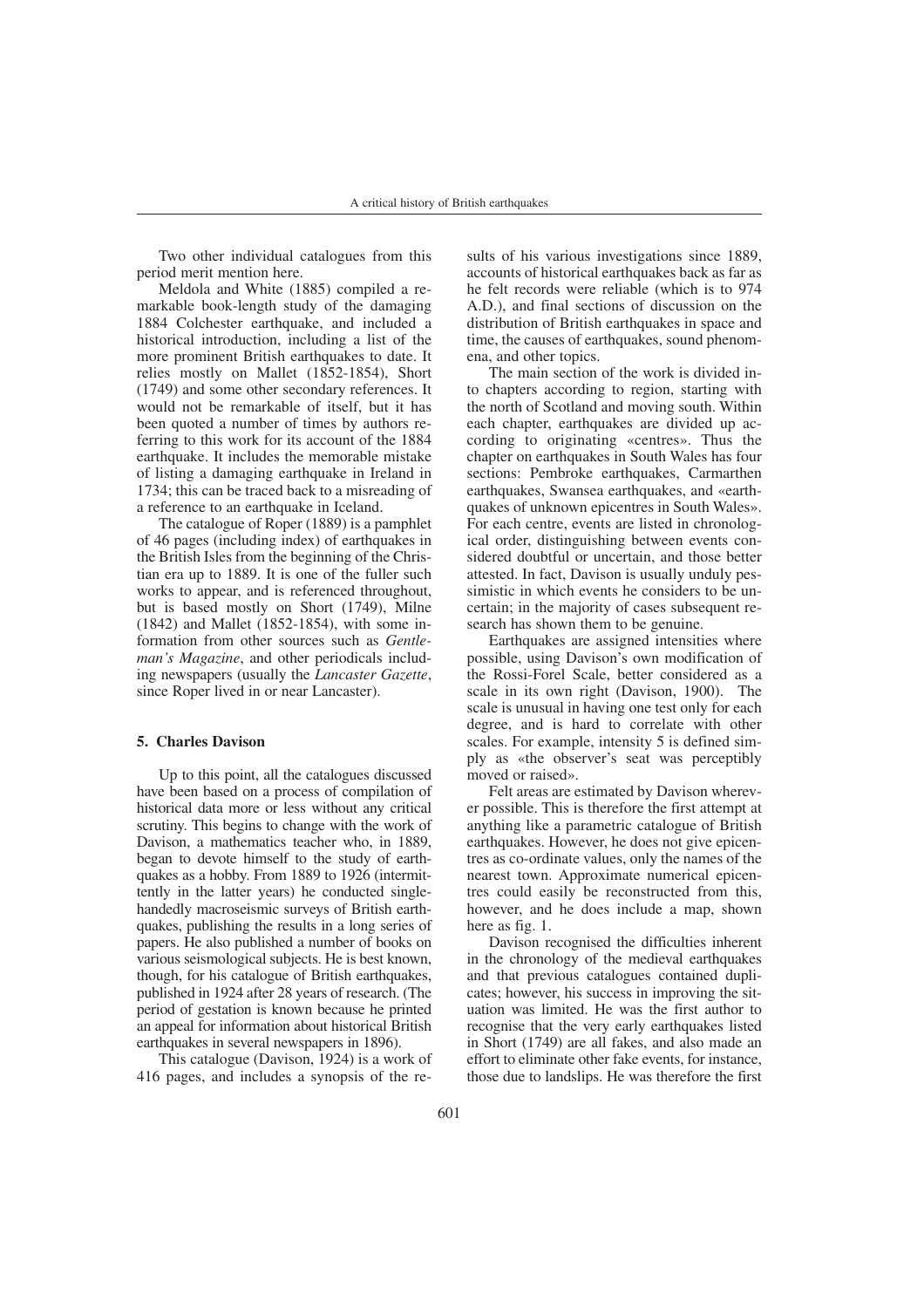Roger M.W. Musson



**Fig. 1.** Map of earthquake «centres» in the U.K., with estimated fault orientations, according to Davison (1924).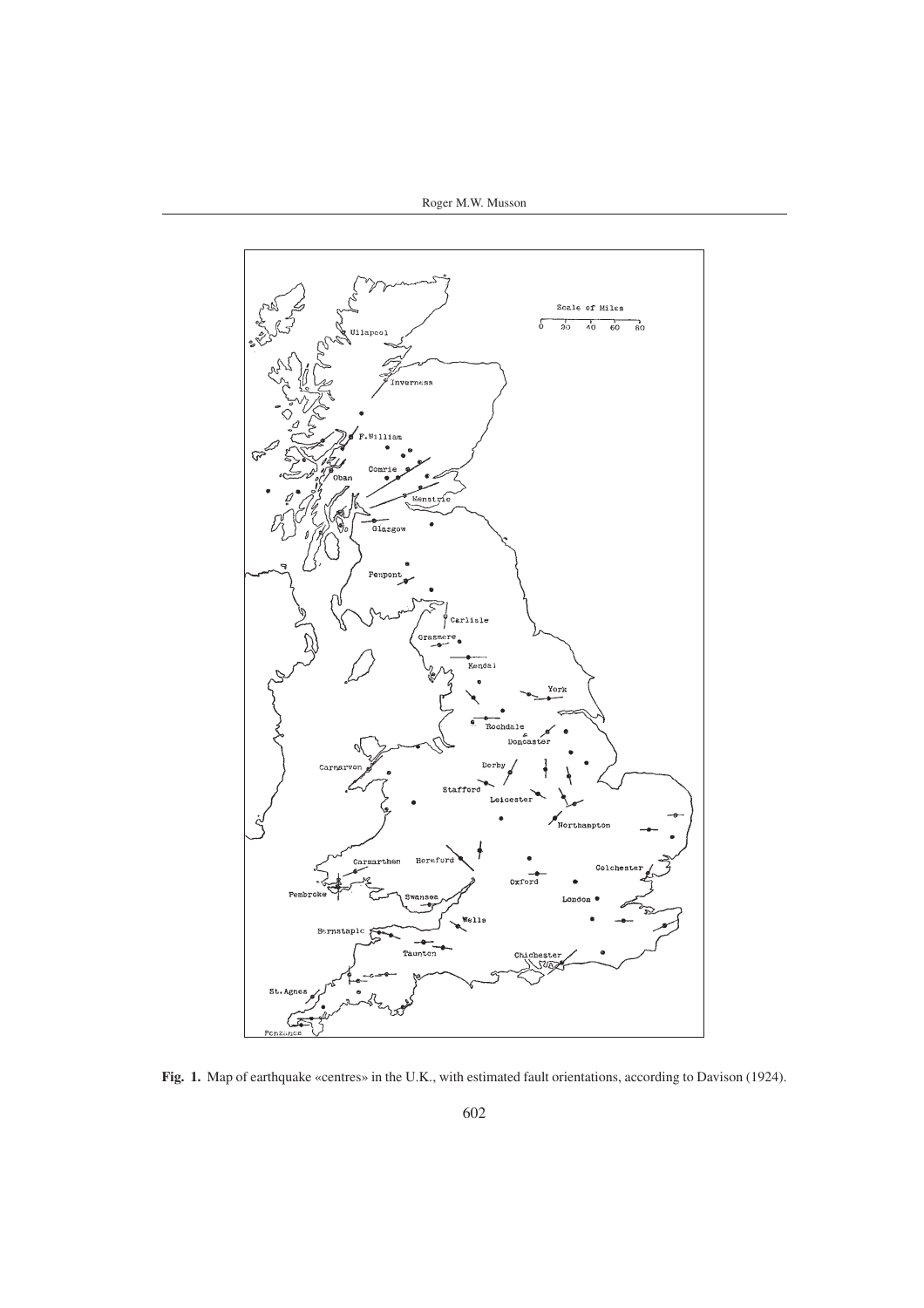historian of British earthquakes to make a clear attempt to apply critical standards to source material. However, working with limited resources and training, he still perpetuated a number of errors, such as dating errors in Milne (1842).

For many years this work remained the definitive account of historical British earthquakes. Davison's work of conducting macroseismic surveys of British earthquakes was continued by A.T.J. Dollar of the University of Glasgow (later of Birkbeck College, London). Dollar's record in publishing the results of his macroseismic surveys was much poorer than Davison's; however, at least the data collected by Dollar were preserved for posterity by his widow, unlike Davison's widow, who burnt all his papers after his death in 1941. Dollar (1950) published a catalogue of Scottish earthquakes 1916-1949, but did not engage in historical earthquake studies.

One researcher who did follow in Davison's footsteps for historical investigation was A.E. Mourant, a medical doctor and amateur seismologist. He compiled a history of earthquakes in the Channel Islands (Mourant, 1931) based on a variety of historical source material including primary and secondary works (especially Mallet). Each event is given a description, and a maximum intensity value (Davison Scale) and felt area where possible.

#### **6. Modern historical earthquake studies**

In the mid 1970s there was a reawakening of interest in historical earthquake studies both in the British Geological Survey (then the Institute of Geological Sciences, IGS) and at Imperial College, London (Ambraseys and Melville, 1983).

## 6.1. *Lilwall's catalogue*

One of the first products of this was the work of Lilwall (1976) who attempted to create a properly parametric catalogue of U.K. earthquakes for the first time. This was largely done by taking Davison's catalogue, assigning latitudes and longitudes to the various seismic «centres», and making some preliminary assumptions about magnitudes, including setting a default «minimum probable» magnitude for use where no other information existed. This was extended forwards in time by adding data from Dollar (1950) and Tillotson (1974). The report by Lilwall (1976) presents some analysis based on the preliminary version of the catalogue that never went beyond being a working file; it was not published in full by Lilwall because it was not regarded as a finished work. A copy of the file nevertheless fell into other hands, and was (as «the IGS file») subjected to a dissection it was not intended to bear (*e.g.*, Soil Mechanics, 1982). This file also seems to be the basis for the listing of U.K. seismicity in Van Gils (1988). The file was published by Burton *et al.* (1984a) in order to provide a proper citable reference for the catalogue.

#### 6.2. *The Inverness report*

A study of earthquakes in the vicinity of Inverness (Northern Scotland) by Browitt *et al.* (1976) seems to be the first published study in the U.K. in which historical earthquakes are revaluated from original source data. This study reproduces verbatim historical accounts from original newspaper descriptions, and assesses epicentral intensity values (MM and MSK), felt areas, and gives approximate magnitudes, but how these are derived is not discussed. The study makes the point that earthquakes in the mountainous north of Scotland have tended to «migrate» to settled regions; in other words, the population distribution affects the distribution of felt reports and this has caused misperceptions as to where the epicentres lay.

This study provides the first example in Britain of detailed historical work being undertaken to show that an event was a fake. This is the case of the 14 November 1769 Inverness earthquake, which supposedly threw down houses and killed several persons. This appears in various catalogues, including Davison (1924) and can be traced back to a single contemporary record in a periodical published in London (*The London Magazine*) in which the information is given on the authority of a letter from York. Browitt *et al.* (1976) examined specifically the Scottish sources that should have reported such an occurrence and found no local evidence that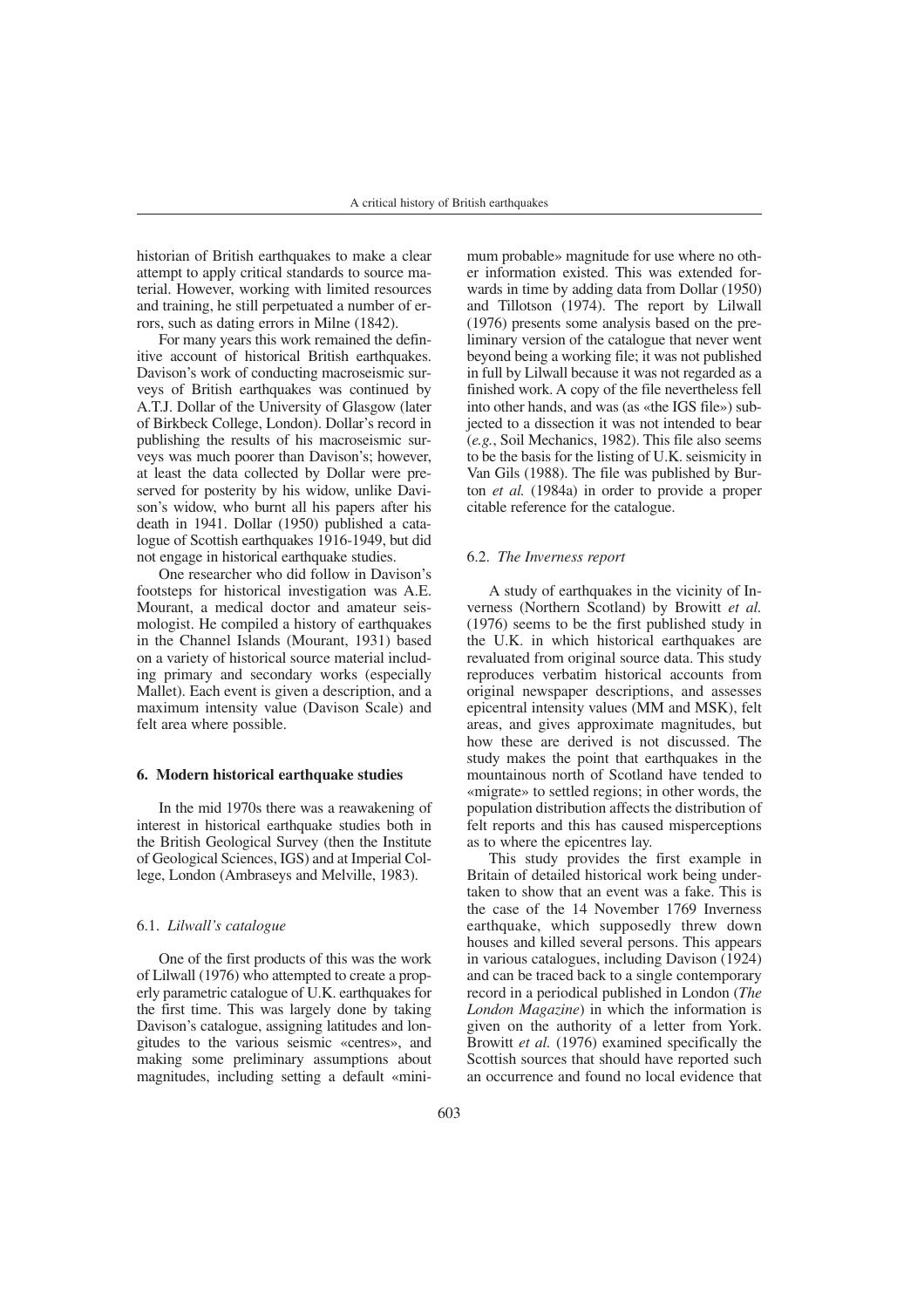this earthquake ever occurred. Although no explanation has ever been found (one suggestion is that it relates to some other Inverness, perhaps in the Americas), all subsequent investigations of this earthquake have agreed with Browitt *et al.* (1976) conclusion that the event is fake.

#### 6.3. *Principia Mechanica*

At the beginning of the 1980s a large expansion in historical earthquake studies occurred in the UK, in order to inform seismic hazard studies for the U.K. NPP programme. Three major studies were commissioned at the same time, from two consultancies, Principia Mechanica Ltd. and Soil Mechanics Ltd., and from BGS. A fourth study was completed in the same time frame (Ambraseys and Melville, 1983). These will be taken in turn.

The scope of the Principia (1982) study was ambitious – to produce a complete catalogue of historical British earthquakes from original sources, in one year. The final report consists of three volumes. The first contains a wide-ranging discussion of British seismicity including subjects such as magnitude calibration and attenuation of strong ground motion, concluding with a descriptive (rather than parametric) list of British earthquakes from the earliest times up to the 1970s (the list is deliberately incomplete for modern events). The remaining two volumes give detailed accounts of each earthquake. One volume deals with the 19th century (and selected earlier events), the other with the 20th century. For each earthquake a list of the sources used is given, some brief notes of maximum effects, maximum intensity (using a home-made scale of eight degrees), radius of felt area, and a map of data points. Larger earthquakes are also given isoseismal maps. Tables of Intensity Data Points (IDPs) are not given, and were not even made, the intensity values being entered directly onto the maps.

The amount of information processed in this study is impressive, although inevitably, in the attempt to do so much so quickly, mistakes were made in terms of under-rating some earthquakes, over-rating others, and failing to identify fake events. Many earthquakes receive cursory atten-

tion. Numerical parameters are estimated only for some larger earthquakes, and not in the catalogue, but in a table in the text of the first volume.

## 6.4. *Soil Mechanics*

The study by Soil Mechanics (1982) was conducted in parallel to the Principia (1982) one. Rather than producing any catalogue, this study took a representative sample of 72 earthquakes from all parts of the U.K. and all time periods, and subjected each to a more thorough historical study, using more sources, than was possible within the scope of the Principia (1982) report. Intensities are assessed using the MSK scale, and magnitudes are estimated using seven different formulae taken from the literature. The parameters presented for the sample are quite detailed, including full sets of isoseismal radii, and depths. Depths are estimated using the Kövesligethy (1906) method (though other authors are referenced). Soil Mechanics counsel caution in handling macroseismic depth determinations; not surprising when their derived depth for the 1863 Hereford earthquake is 105 km. The situation with regard to IDPs is no different to the Principia (1982) study.

#### 6.5. *Burton, Musson and Neilson*

The BGS study that was conducted at the same time as Principia (1982) and Soil Mechanics (1982) was spread over three years instead of one, and published as Burton *et al.* (1984a). In outline it was similar to the study of Soil Mechanics in taking a sample of events; however, the sample was larger (102 against 72; one turned out to be a fake event) and contained most of the larger earthquakes after 1700.

This study was different in two important respects. First, the original source data on which intensity assessments were based were transcribed and reproduced verbatim, arranged by place. This means that the reports issued by this project contain the actual evidence of what occurred during each earthquake alongside the interpretations that are given in the form of intensity values. Secondly, the IDPs (MSK val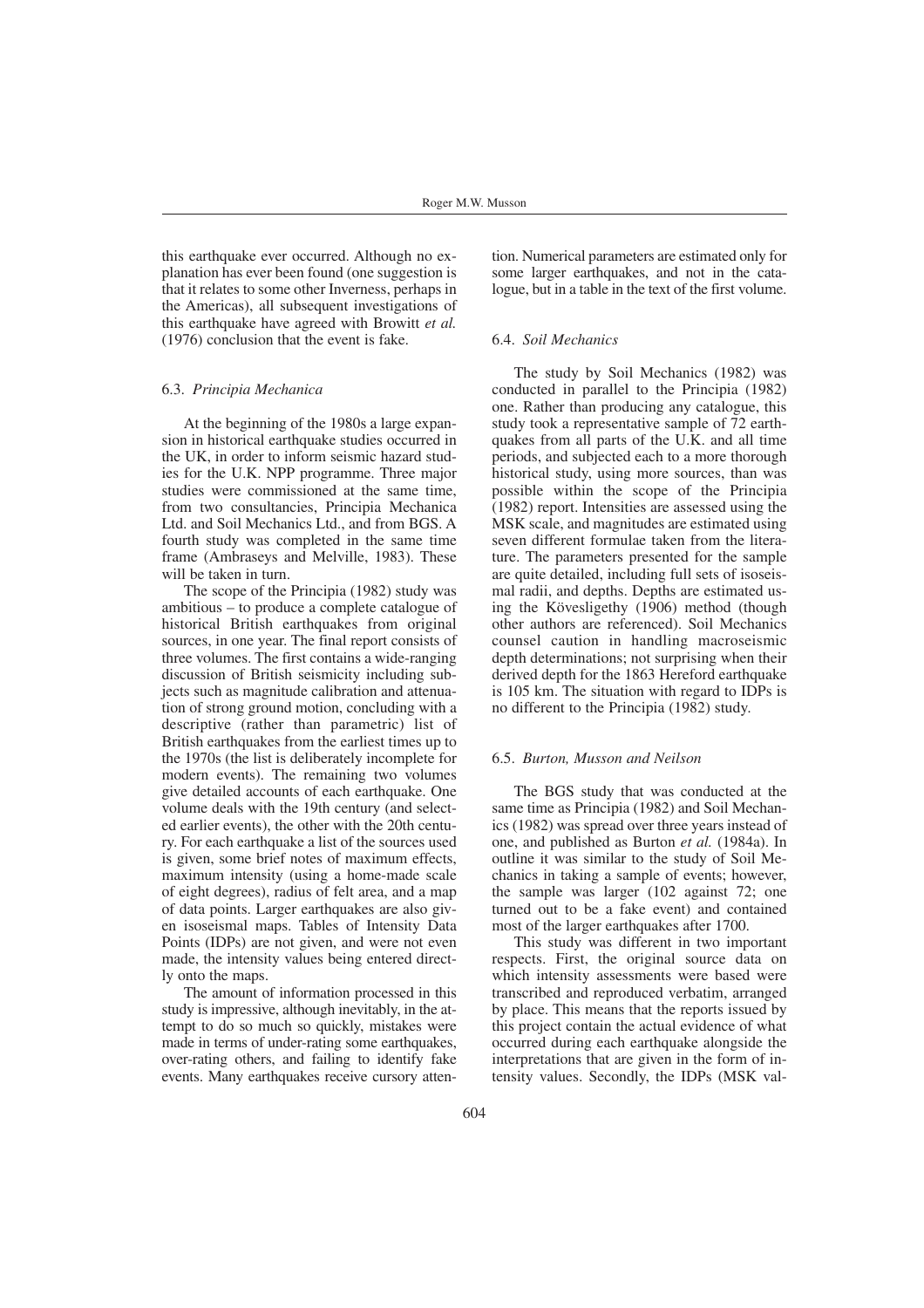ues) for each earthquake are listed in full. This means that further analysis of the data collected by Burton *et al.* (1984a) is relatively easy, whereas for Principia (1982) and Soil Mechanics (1982) it is practically impossible.

Parameters other than epicentral intensity were not estimated for earthquakes in this study.

Owing to the sheer volume of the verbatim source material, the initial product of this study numbered fifteen volumes (Burton *et al.*, 1984ab, Musson *et al.* 1984a-f; Neilson *et al.*, 1984b,c). Further volumes, in more or less the same style, were issued in subsequent years, covering additional earthquakes (Musson *et al.*, 1986a,b; Musson and Redmayne, 1986; Neilson *et al.*, 1986; Musson, 1987, 1989a,b, 1991, 1998).

#### 6.6. *Ambraseys and Melville*

The study by Ambraseys and Melville (1983) is concerned principally with earthquakes in the Eastern part of the U.K., and only with earthquakes before 1800. Parameters are not given, except for some  $I_{\text{max}}$  values and radius at which events were perceived at intensities between 3 and 4 MSK. IDPs are not listed. The important feature of this study is that it disentangled the complexities of dating of medieval earthquakes, and thus cleared up many of the fake earthquakes (from dating errors) from the earlier part of the U.K. catalogue once and for all.

#### 6.7. *Other studies*

While the foregoing paragraphs encompass the major studies of historical earthquakes in the U.K. that were completed in the 1980s, a number of other noteworthy studies were also completed and/or published. All of these meet a high standard in use of primary source material and critical attention to sources. Some of these were conducted as part of NPP safety cases, were not published, and cannot be referred to.

Amongst published studies one may note Melville (1985), which discusses geographical factors affecting the transmission of historical earthquake data and gives a catalogue of 18th century earthquakes in England. Parameters include epicentral co-ordinates, *I*max (MSK) and the radii of isoseismals 3 and 4 MSK. Melville (1986) presents descriptions for some NW England earthquakes. A study by Musson (1986) discusses in a general way the use of newspaper data for studies of historical British earthquakes.

Ambraseys (1985) includes intensity maps for some of the larger historical earthquakes in NW Europe (including the U.K.) and a parametric catalogue for 1800-1984, giving instrumental magnitudes (only),  $I_0$  (MSK), depth and felt area. This was further developed in Ambraseys (1988) in which a parametric catalogue for the U.K. is presented for the period 1700-1984, for events with magnitude larger than 4.0 *Ms*.

#### 6.8. *Synthesis*

At the end of the 1980s, the situation with regard to the understanding of historical British earthquakes was completely transformed with respect to what it had been ten years before. The amount of data researched and published was now very large, and based almost entirely on primary historical source material. Earlier catalogues were used only as starting points for research.

What was now needed was synthesis of the data already uncovered in the form of complete numerate catalogues.

The first attempt at a synthetic catalogue was that of Ove Arup (1993), which draws on all the studies already listed, and also some unpublished investigations from site-specific safety cases by other authors. This study derives parameters (excluding depth) for events larger than 4 *Ms* since 1000. Maximum intensities are given as MSK values, and areas for isoseismal 4 MSK are also listed. Some earthquakes below  $4 M_s$  are included (down to 3.7  $\overline{M_s}$ ) and the total number of events is 106.

A problem with this catalogue is that, in the drive to make it fully numerate, the authors proceeded to estimate parameters for some earthquakes on data so slender that no weight can be given to the results. One earthquake in the 11th century is given a magnitude, an *I*max,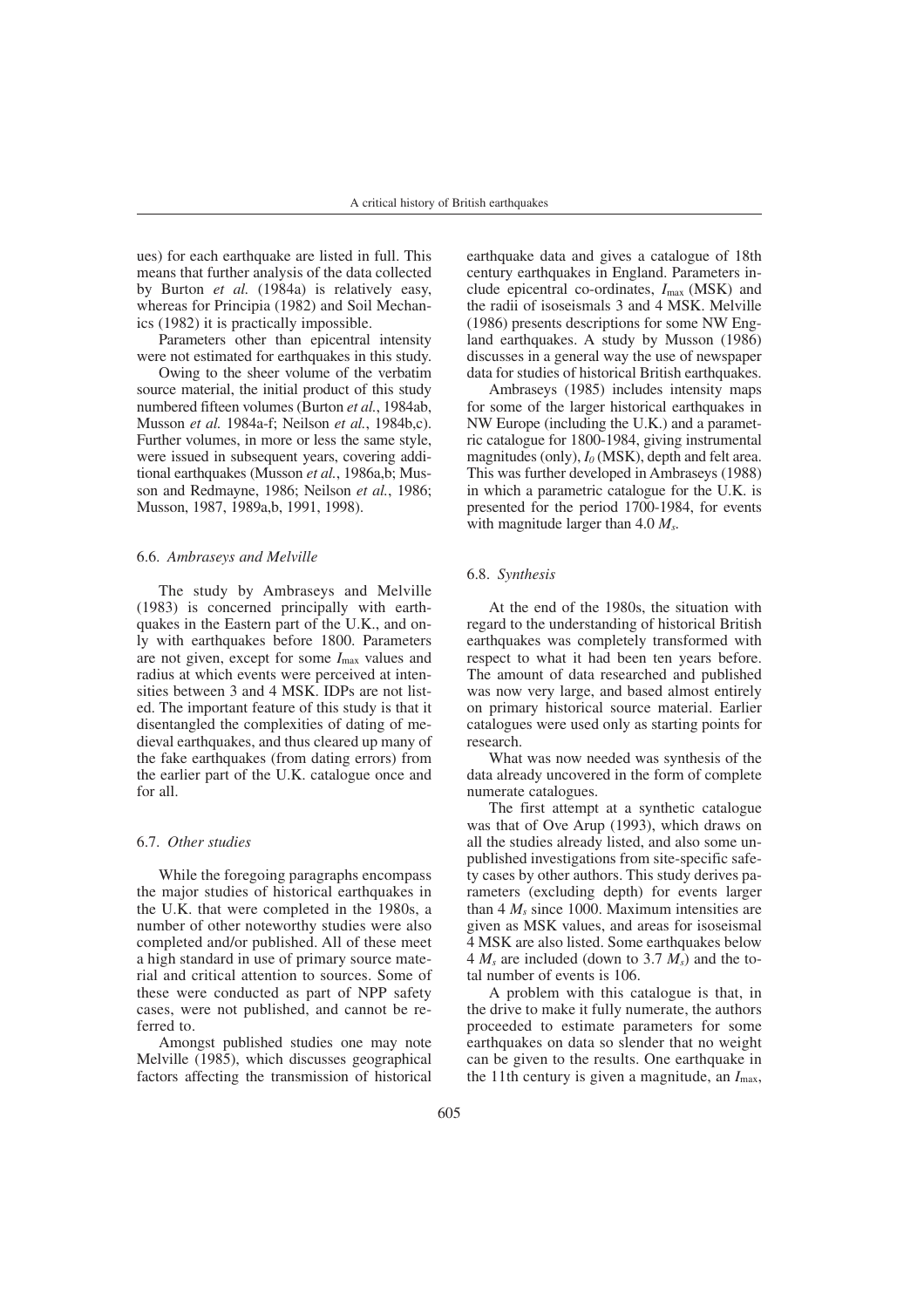

**Fig. 2.** Current U.K. seismicity map (historical and modern data combined). Symbol size is proportional to magnitude as shown in the key; shading is related to depth (where known), with shallower events having lighter shading. Events with very uncertain epicentres (most medieval earthquakes) are not plotted.

an area of isoseismal 4, and an epicentre to five kilometres, when all that is known about it is the date and that it happened «in England» and was «great». The text states that these values are «VERY APPROXIMATE»; the problem is that it often happens that a parametric catalogue becomes separated from its accompanying text, and that someone will attempt to draw conclusions from these parameters regardless of the fact that the uncertainty is so high that the epicentre could be almost anywhere in England.

The second such catalogue is that of Musson (1994), which supplements the published studies listed above with archive data. It can be divided into sections as follows: for the period before 1700 only events considered to be larger than 4 *ML* are listed, and parameters are not estimated where these are very uncertain. After 1700 all events above 3 *ML* are listed, and some events less than 3 *ML* where these are particularly interesting. This extension to lower magnitudes means that this catalogue contains many more parametric data than the previous ones listed,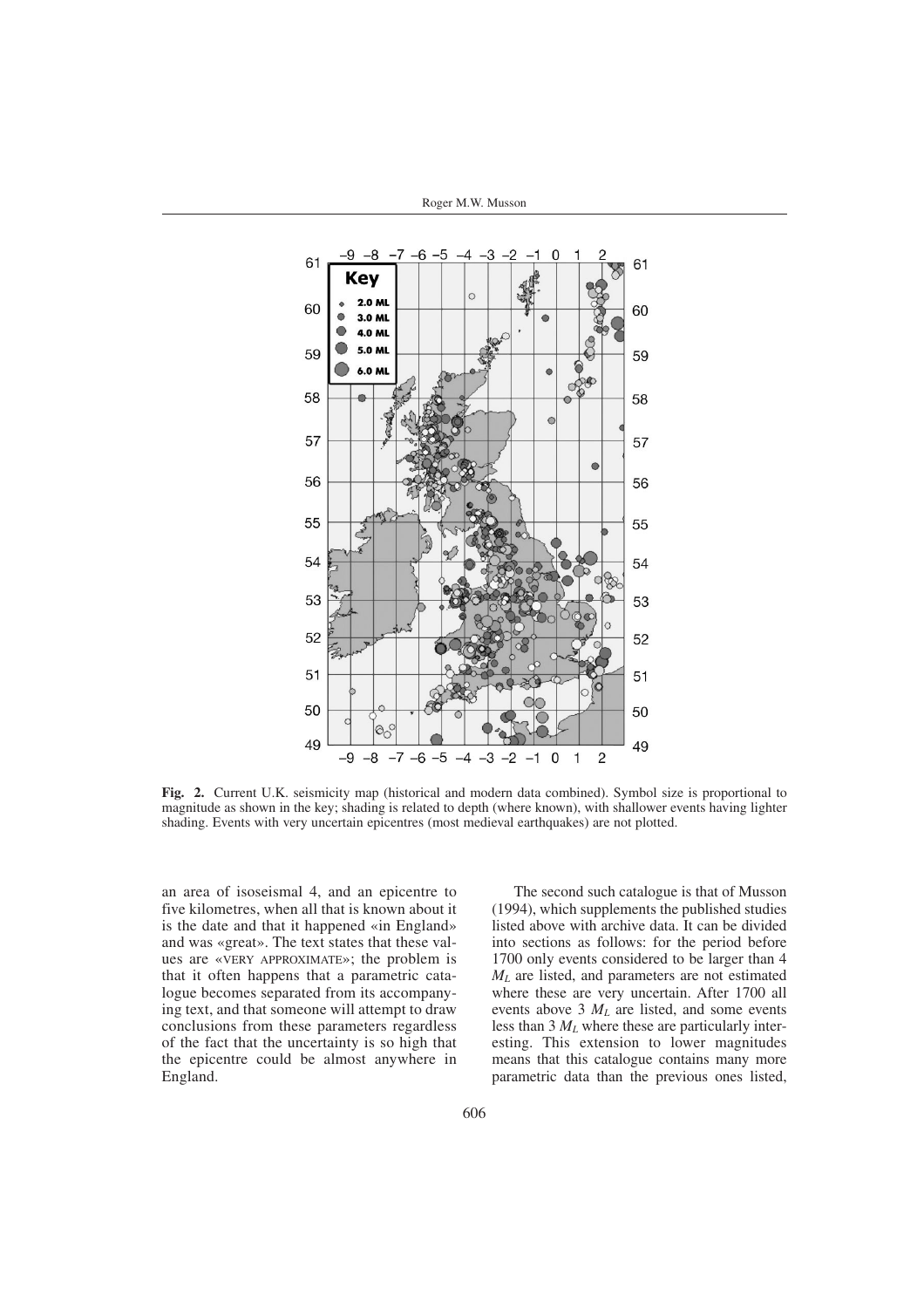and is thus better for purposes such as estimating magnitude recurrence. It also integrates with data from modern microseismic monitoring.

The derivation of parameters is described by Musson (1996b). Magnitudes are derived from analysis of felt area or outer isoseismals. Depths are estimated by the Kövesligethy (1906) method. Intensities are cited as EMS values. In some cases these are MSK values converted on the basis of one-to-one, sometimes with split values (*e.g.*, 6-7 MSK) rounded down. The number of earthquakes in the catalogue is 502, including modern data.

The weaknesses of this catalogue are two in number. Firstly, more could be said about medieval and early earthquakes, the focus of the catalogue being really on the period after 1700. In particular, the distinction between medieval events deemed to be probably above 4 M*<sup>L</sup>* (and therefore included) and those probably not (and therefore excluded) is rather subjective. Secondly, the documentation of sources, where entries are not derived wholly from published studies, leaves much to be desired. A report on source material for the BEECD project (Musson, 1996c) gives some improvement, but an expansion of Musson (1994) to include more detailed, referenced descriptions is still needed.

An unpublished extension of Musson (1994) includes data since 1994, revisions to historical parameters and historical earthquakes discovered since 1994, and also parameters for many historical earthquakes smaller than  $3 M<sub>L</sub>$ . This version is integrated with the BGS earthquake database (Walker, 2000). The seismicity of the U.K., as shown in this combined historical and modern data set, is shown here as fig. 2. Following the BEECD project (Stucchi *et al.*, 1999) a database of IDPs for almost all the major British earthquakes now exists. The idea was proposed some years ago that a comparative database of IDPs should be compiled, including intensity estimates made in the context of other historical studies made in the U.K.. However, it turned out that (as already mentioned), most of the other studies entered data points directly onto maps. The task of trying to construct tables of IDPs from maps is difficult and attempting it unrealistic; thus for the foreseeable future the only available IDPs are those from the various BGS studies.

#### 6.9. *Outlook*

Further historical earthquake research in the U.K. is becoming a matter of diminishing returns. It is still possible to uncover reports of previously unknown earthquakes, but all those recently found have been small events, usually  $3 M<sub>L</sub>$  or less. A recent example can be given of the 1809 Cowbridge earthquakes, which turned up in the course of archive work in 2001.

These two earthquakes, on 15 July 1809 and 11 August 1809, are described in a collection of miscellaneous MSS in the National Library of Wales (MS reference 13121, ff 440, 453).

The second of the two was strong enough to cause the fall of plaster. The felt area is described in detail, is SW of Cardiff, and is about  $230 \text{ km}^2$  in size.

The prospect of major discoveries in historical British earthquake studies is very low, and the parametric record of British earthquakes seems to be as good as it is ever likely to be, thanks to the quantity and quality of historical research accomplished in the last 25 years.

#### *REFERENCES* ( \* )

- AMBRASEYS, N.N. (1985): Intensity-attenuation and magnitude-intensity relationships for northwest European earthquakes, *Earthquakes Eng. Struct. Dyn.,* **13**, 733-778.
- AMBRASEYS, N.N. (1988): Engineering Seismology, *Earthquakes Eng. Struct. Dyn.*, **17**, 1-105.
- AMBRASEYS, N.N. and C. MELVILLE (1983): *The Seismicity of the British Isles the North Sea* (SERC Marine Technology Centre, London).
- ANON (1750): Account of earthquakes in England, *Gent*. *Mag*., **20**, p. 56.
- BATMAN, S. (1581): *The Doome, Warning All Men to the Judgemente* (East London).
- BONITO, M. (1691): *Terra Tremante Overo Continuatione dè Terremoti dalla Creazione del Mondo fino al Tempo Presente* (Parrino and Mutii, Naples), pp. 822.
- BOYLE, R. (1666): A confirmation of the former account touching the late earthquake near Oxford, and the concomitants thereof, *Philos. Trans. R. Soc. London*, **1**, 179-181.
- BROWITT, C.W.A., P.W. BURTON and R. LIDSTER (1976): Seismicity of the Inverness Region, *IGS Global Seismol. Un., Rep. No. 76*.

<sup>(</sup> \* ) BGS reports are available from the BGS Bookshop, Kingsley Dunham Centre, Keyworth, Nottingham, NG12 5GG; or sales@bgs.ac.uk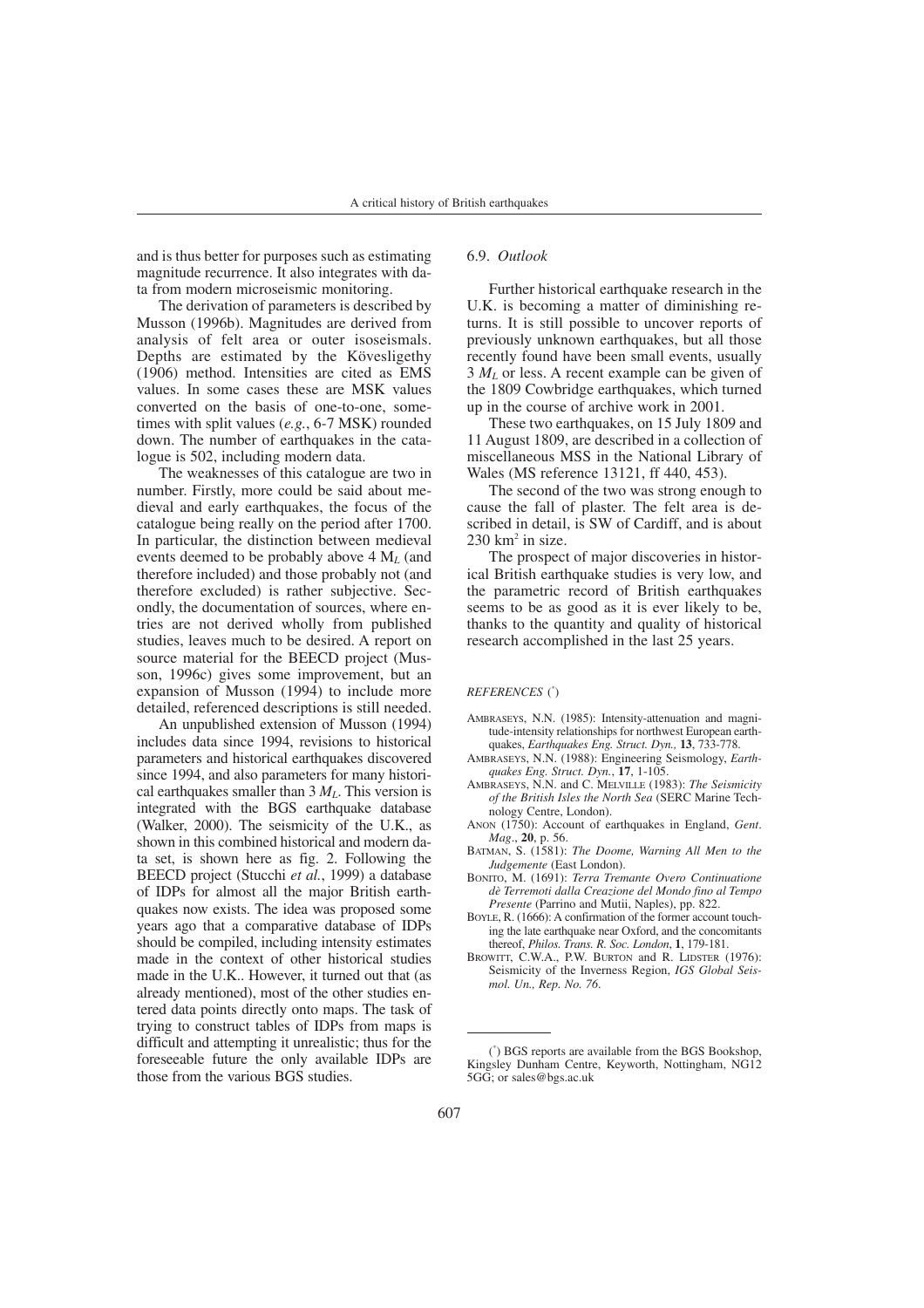- BURTON, P.W., R.M.W. MUSSON, and G. NEILSON (1984a): Studies of Historical British Earthquakes, *BGS Global Seismol., Rep. No. 237*.
- BURTON, P.W., R.M.W. MUSSON and G. NEILSON (1984b): Macroseismic report on historical British earthquakes IV: Lancashire and Yorkshire, *BGS Global Seismol. Rep. No. 219, 2* vols.
- BURTON, R. (1734): *The general history of earthquakes: being an account of the most remarkable and tremendous earthquakes that have happened in divers parts of the world, from the Creation to this time; as they are recorded by sacred and common authors; and particularly those lately in Naples, Smyrna, Jamaica and Sicily* (Bettesworth, London).
- BUTLER, R. (1849): *The Annals of Ireland by Friar John Clyn and Thady Dowling* (Irish Archæological Society, Dublin).
- DAVISON, C. (1900): Scales of seismic intensity, *Philos. Mag. 5th Ser.*, **50**, 44-53.
- DAVISON, C. (1924): *A History of British Earthquakes* (CUP, Cambridge).
- DOLLAR, A.T.J. (1950): Catalogue of Scottish Earthquakes, 1916-1949, *Trans. Geol. Soc. Glasgow*, **21** (2), 283-361.
- FLEMING, A. (1580): *A bright burning beacon, forewarning all wise virgins to trim their lampes against the coming of the bridegroome, conteining a generall doctrine of sundrie signes and wonders, specially earthquakes both particular and generall: A discourse of the end of this world: A commemoration of our late earthquake, the 6 of April, about 6 of the clocke in the evening 1580, and a praier for the appealing of Gods wrath and indignation* (Denham, London).
- GOAD, J. (1686): *Astro-Meteorologica* (Blagrave, London).
- GREY, Z. (1750): *A chronological and historical account of the most memorable earthquakes that have happened in the World from the beginning of the Christian period to the present year 1750, with an appendix, containing a distinct series of those that have been felt in England, and a preface, seriously address'd to all Christians of every denomination* (Bentham, Cambridge).
- GRÜNTHAL, G. (Editor) (1998): European Macroseismic Scale 1998 (EMS-98), in *Cahiers du Centre Europèen de Gèodynamique et de Séismologie* (Luxembourg), **15**, pp. 99.
- HOFF, K.E.A. VON (1840): *Chronik der Erdbeben und Vulkan-Ausbrüche,* I. Theil (Justus, Perthes, Gotha), pp. 470.
- HOLINSHED, R. (1577): *The firste volume of the chronicles of England, Scotlande, and Irelande, conteyning, the description and chronicles of England, from the first inhabiting vnto the conquest, the description and chronicles of Scotland, from the first originall of the Scottes nation, till the yeare of our Lorde 1571, the description and chronicles of Yrelande, likewise from the firste originall of that Nation, vntill the yeare 1547* (Bishop, London).
- HOLINSHED, R., W. HARRISON, STANYHURST, R. and I. HOOKER (Editors) (1587): *The first and second volumes of Chronicles: Comprising 1. The description and historie of England, 2. The description and historie of Ireland, 3. The description and historie of Scotland: first collected and published by Raphaell Holinshed, William Harrison, and others; now newlie augmented*

*and continued (with manifold matters of singular note and worthie memorie) to the yeare 1586 by Iohn Hooker alias Vowell Gent. and others; with conuenient tables at the end of these volumes* (Denham, London).

- KÖVESLIGETHY, R. DE (1906): A makroszeizmikus rengések feldolgozása, *Math. és Természettudományi Értesítõ*, **24**, 349-368.
- LILWALL, R.C. (1976): Seismicity and seismic hazard in Britain, *IGS Seismol. Bull.*, **4** (HMSO, London).
- MALLET, R. (1853-1855): Catalogue of recorded earthquakes from 1606 B.C. to A.D. 1850, *Brit. Ass. Rep.*, 1853, 1-176; 1854, 118-212; 1855, 2-236.
- MELDOLA, R. and W. WHITE (1885): Report on the East Anglian earthquake, *Essex Field Club Spec. Mem.*, **1**.
- MELVILLE, C.P. (1985): The geography and intensity of earthquakes in Britain - the eighteenth century, in *Earthquake Engineering in Britain* (Telford, London).
- MELVILLE, C.P. (1986): Historical earthquakes in northwest England, *Trans. Cumb. West. Ant. Arch. Soc.,* **86**, 193- 219.
- MELVILLE, C.P., A. LEVRET, P. ALEXANDRE, J. LAMBERT and J. VOGT (1996): Historical seismicity of the Straits of Dover-Pas de Calais, *Terra Nova*, **8**, 626-647.
- MILNE, D. (1842): Notices of earthquake-shocks felt in Great Britain, and especially in Scotland, with inferences suggested by these notices as to the causes of the shocks, *Edinburgh N. Phil. J.*, **31**, 92-122.
- MILNE, J. (1911): A Catalogue of Destructive Earthquakes A.D. 7 to A.D. 1899, *BAAS* (London), pp. 92.
- MOURANT, A.E. (1931). Earthquakes of the Channel Islands and neighbouring countries, *Société Jersiaise* (St Helier).
- MUSSON, R.M.W. (1986): The use of newspaper data in historical earthquake studies, *Disasters*, **10** (3), 217-223.
- MUSSON, R.M.W. (1987): Seismicity of Southwest Scotland and Northwest England; with a catalogue of earthquakes within 75 km of Chapelcross, *BGS Global Seismol., Rep. No. 316.*
- MUSSON, R.M.W. (1989a): Seismicity of Cornwall and Devon, *BGS Global Seismol., Rep. No. WL/89/11.*
- MUSSON, R.M.W. (1989b): Seismic hazard assessment for Fort William, *BGS Seismol., Rep. No. WL/9/39.*
- MUSSON, R.M.W. (1991): Macroseismic effects of the 17 March 1871 Kendal earthquake, *BGS Global Seismol., Rep. No. WL/91/17.*
- MUSSON, R.M.W. (1993): Discovery of a curious seismological monument from 19th century Scotland, *Terra Nova*, **5**, 513.
- MUSSON, R.M.W. (1994): A catalogue of British earthquakes, *BGS Global Seismol., Rep. No. WL/94/04.*
- MUSSON, R.M.W. (1996a): The seismicity of the British Isles, *Ann. Geofis.*, **XXXIX** (3), 463-469.
- MUSSON, R.M.W. (1996b): Determination of parameters for historical British earthquakes, *Ann. Geofis.*, **XXXIX** (5), 1041-1048.
- MUSSON, R.M.W. (1996c): Roots and references for the U.K. earthquake catalogue, *BGS Global Seismol., Rep. No. WL/96/03.*
- MUSSON, R.M.W. (1998): Historical seismicity of the Western Frontiers area, *BGS Global Seismol., Rep. No. WL/98/26.*
- MUSSON, R.M.W. (2002): Historical earthquakes of the British Isles, in *International Handbook of Earthquake*